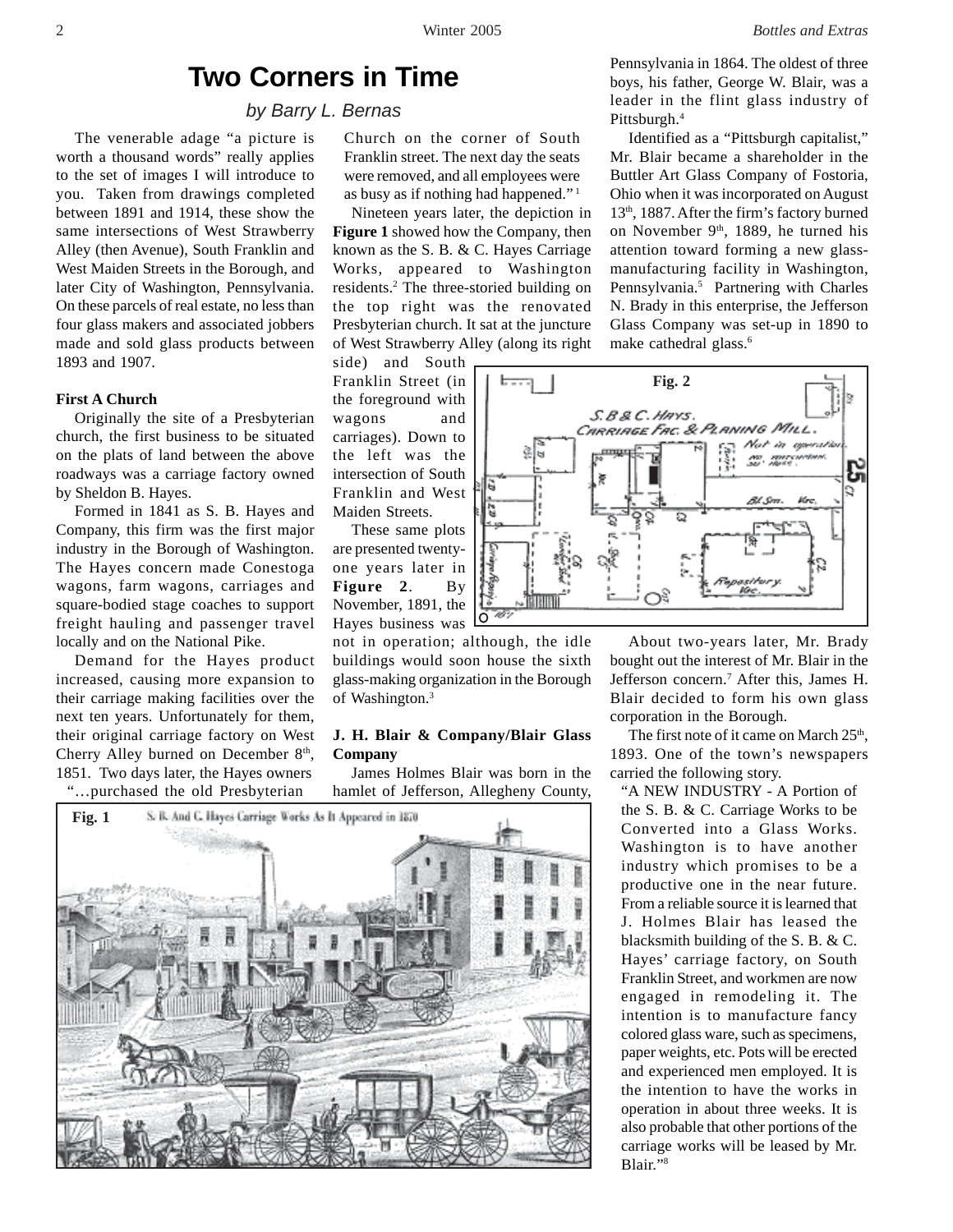#### *Bottles and Extras* Winter 2005 3

May  $1<sup>st</sup>$  saw the start-up of the factory of J. H. Blair & Company. Within six months of glass-making operations commencing, something occurred that caused Mr. Blair to take other partners into his organization. On September 22nd, he and four others filed to incorporate as the Blair Glass Company. The Commonwealth's governor concurred on October  $12<sup>th</sup>$ . By the end of 1893, Blair Glass employed one hundred hands.<sup>9</sup>

Perhaps due to the lingering effects of the Panic of 1893, problems forced the Blair Glass Company into the hands of receivers on March 31<sup>st</sup>, 1894. The major stockholder, T. A. Gillespie of Pittsburgh, along with others, filed as the aggrieved parties.

The receivers couldn't correct the problems in this corporation. As a result, the firm was sold to Mr. Gillespie on November  $17<sup>th</sup>$ . It was rumored the new owner would start-up glass-making in short order. That didn't happen. Instead, he transferred ownership to J. B. R. Streator and Samuel Hazlett of Washington.10 These men completed that action.

#### **Novelty Glass Company/Works**

On December 17th, 1894, the Novelty Glass Works opened.11 Aside from a small fire in May, 1895, glass production proceeded along in a routine fashion. By the end of August, a new four-pot tank was being installed. It would increase employment to one hundred twenty-five persons.12

Functioning without much reporting, the Novelty Glass Works was surveyed by the Sanborn-Perris concern in June, 1896. As you can see in **Figure 3**, it occupied many more structures than the "blacksmith building" on the West Strawberry Alley, South Franklin and West Maiden Street intersections.

Drawn from a different perspective than Figure 2, Figure 3 picture tells us this facility had a separate box shop and warehouse (a former repository in Figure 2) astride South Franklin Street at the top left. In an adjoining building behind the warehouse on West Strawberry Alley was a room containing lehrs and one furnace with two glory holes. Connected to the right were other structures. In the order depicted, one was for mixing and packing. The next ones housed engine equipment, a mold shop, and a polishing facility. A shed of some sort stood to the right of the

rail spur that entered the works at the topcenter section. For orientation purposes, the black dot in Figure 3 was the place where South Franklin met West Maiden.

The plant operated on a day and night shift. Steam was generated to power the equipment in the works. Natural gas was used for lighting and plant fuel.<sup>13</sup>

A year after the sketch in Figure 3 was completed, the Novelty Works burned. One Borough newspaper reported this event as follows.

"A Destructive Fire – Novelty Glass Works Go Up in Flames. Flames discovered after mid-night in packing rooms of Novelty glass works, on S. Franklin Sts. near Maiden, formerly the S. B. & C. Hayes carriage works." Two shops or 12 men were at work. Packing room was in the second story of the building with the engine room and mold department underneath it on the first floor. The works consisted of three separate buildings. The first was the original carriage works on Franklin St. It was made of brick and was two stories high. The building where the fire started was in the back of this structure. North of the last building was a one story high frame structure built for the blowing and pressing department. Suspected cause of the fire was a gas jet igniting paper or some other flammable material… The Works made novelties and tableware. Business was said to be increasing. Nearly 200 hands were

employed there..."<sup>14</sup>

The owners had to decide whether to rebuild in Washington or relocate to another municipality in the area. As part of a deal which raised \$3,000 from Washington residents, Novelty officials decided to stay in the Borough. Reconstruction started in early August. The first metal was melted in the new plant on September 20th, 1897. One hundred men were reemployed.15

May of 1898 brought another change to Novelty. The former owners, Messrs. Streator and Hazlett, were replaced by new leadership. Members of the Caldwell family took over a primary role in directing this firm when incorporation papers were submitted. On June  $8<sup>th</sup>$ , their request was approved.16 The Novelty Glass Works was now a registered corporation in Pennsylvania.

In November, a reporter for *Commoner and Glassworker* described the enterprise in the following way.

"AT LITTLE WASHINGTON – All Her Factories Are Operating, With Good Time the Rule. Washington, Pa., Nov. 8. Every glass factory in this city is in operation at the present time and as a general thing the employees are faring pretty well, as far as making good time is concerned…The Novelty Glass Works in charge of Supt. Charles Hobbs, formerly of the old Hobbs glass works at Wheeling, is giving employment to 12 shops and Mr. Hobbs reports orders enough to

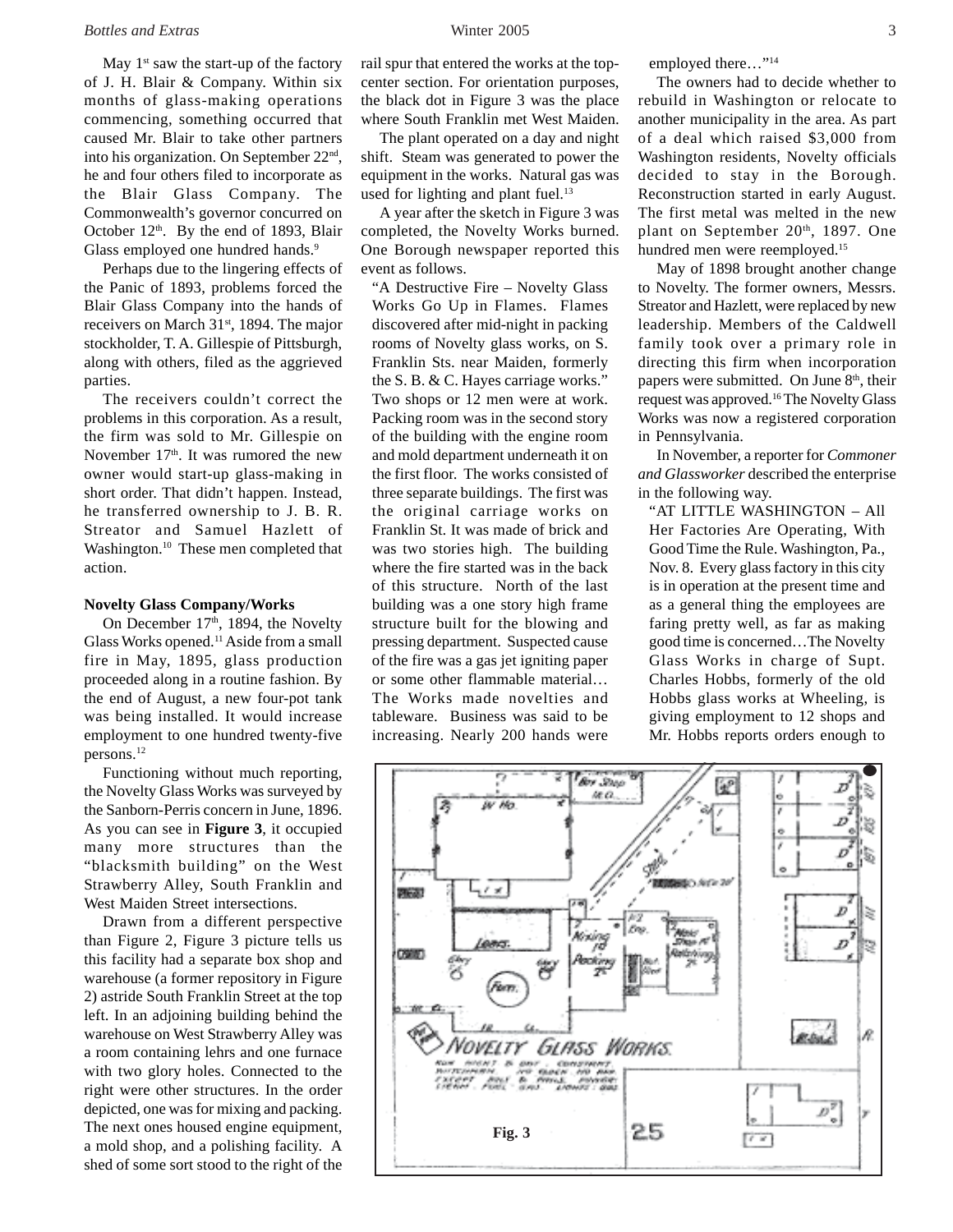keep them going all season. The men say they are doing better now than at any time this season, and intimate they are just getting down to their proper gait. Quite a number of new hands have been engaged at this place lately. The two tanks, as well as the furnace, are being operated here right along now." 17

Production continued on a fairly routine basis at Novelty through the turn of the century. **Figure 4** shows the layout of the Corporation when representatives from the same map business that completed the drawings in Figures 2 and 3 came back to Washington to update their records.

Aligned as the sketch in Figure 3, you can see the improvements that were made to the factory's physical structure as a result of the 1897 fire and subsequent enhancements.

The box shop at the top along South Franklin Street was enlarged. The factory building behind the top-left warehouse was somewhat larger than the pre-fire edifice. The right-hand side of the plant was enlarged to match the left on West Strawberry Alley. Some kind of "iron clad" material had been placed on the outer surface of the conjoined buildings. The Works was undoubtedly a success. According to verbiage appended to the map in Figure 4, one hundred twenty-five people were employed in the factory.18

In February, 1902, the management of the Novelty Glass Works had difficulty making ends meet. County Court action placed the firm into the hands of a receiver, William B. Fenn. At this time, trade paper reports indicated that the sole product output of the Company was a water bottle.<sup>19</sup>

A few months later in June, Mr. Fenn and the same Caldwells who had previously controlled Novelty since 1898 purchased the works at public sale. By late September, the new crop of officers decided to change the name of their operation to the Sterling Glass Company. Instead of only one product, the Sterling works started to produce an expanded product line consisting of different pieces of glassware, mostly made to the designs of William B. Fenn. 20

### **Sterling Glass Company**

Over the next year or so, more people were hired. New lehrs were built. Better floors were laid. Approximately ninety



"…there has been spent almost enough to have built a new factory… At the local factory are made each day from 10,000 to 12,000 complete pieces of separable table glassware, in oils, vinegars, etc., and also from 400 to 500 patented, scalloped and flanged tumblers. In the packing room and the storage room near the Petroleum Iron works is carried from \$18,000 to \$20,000 worth of stock."21

The upgrades forced by increased product demand were costly. In an effort to raise more capital, another organization was formed in June, 1903. It was the Perfection Glass Company.22

#### **Perfection Glass Company**

On June 18th, 1903, eight men from Washington, including William B. Fenn, applied to incorporate the Perfection Glass Company in the Commonwealth. Official concurrence was received on July  $9<sup>th,23</sup>$ This organization soon absorbed the Sterling Glass Company along with a satellite firm, the Perfection Manufacturing Company.

Plans for the accelerated expansion of Perfection's over-all production capacity resulted in larger debts for the new operation. This situation only worsened as the months passed. Eventually in October, 1903, the man who was the driving force behind the Perfection business, William B. Fenn, left town unexpectedly. Within a week, Company employees sued for back wages. By the middle of November, Perfection Glass folded. A newspaper reporter captured this event in the below account:

"FIRES TO BE RE-KINDLED AT PERFECTION PLANT – Creditors Who Purchased the Fenn Interests May Resume Work at an Early Date. At the sale of the interest of W. B. Fenn in the equipment and ware, finished and unfinished, of the Perfection Manufacturing company by Constable G. W. Clutter, \$3,597.95 was realized. The sale was made on labor claims filed by employees of the concern and the amount of the sale paid 78 per cent of the claims. The balance was made up by the purchasers of the Fenn interests, who are two of his largest creditors. The sale included part of the machinery of the plant, some of the lehrs, molds, office fixtures, finished and unfinished ware. Among the molds sold were those for making a fruit jar invented by Mr. Fenn for which a patent is pending. The jar is said by the trade to be one of the best ever got out. Mr. Fenn has been out of town for several weeks. It is

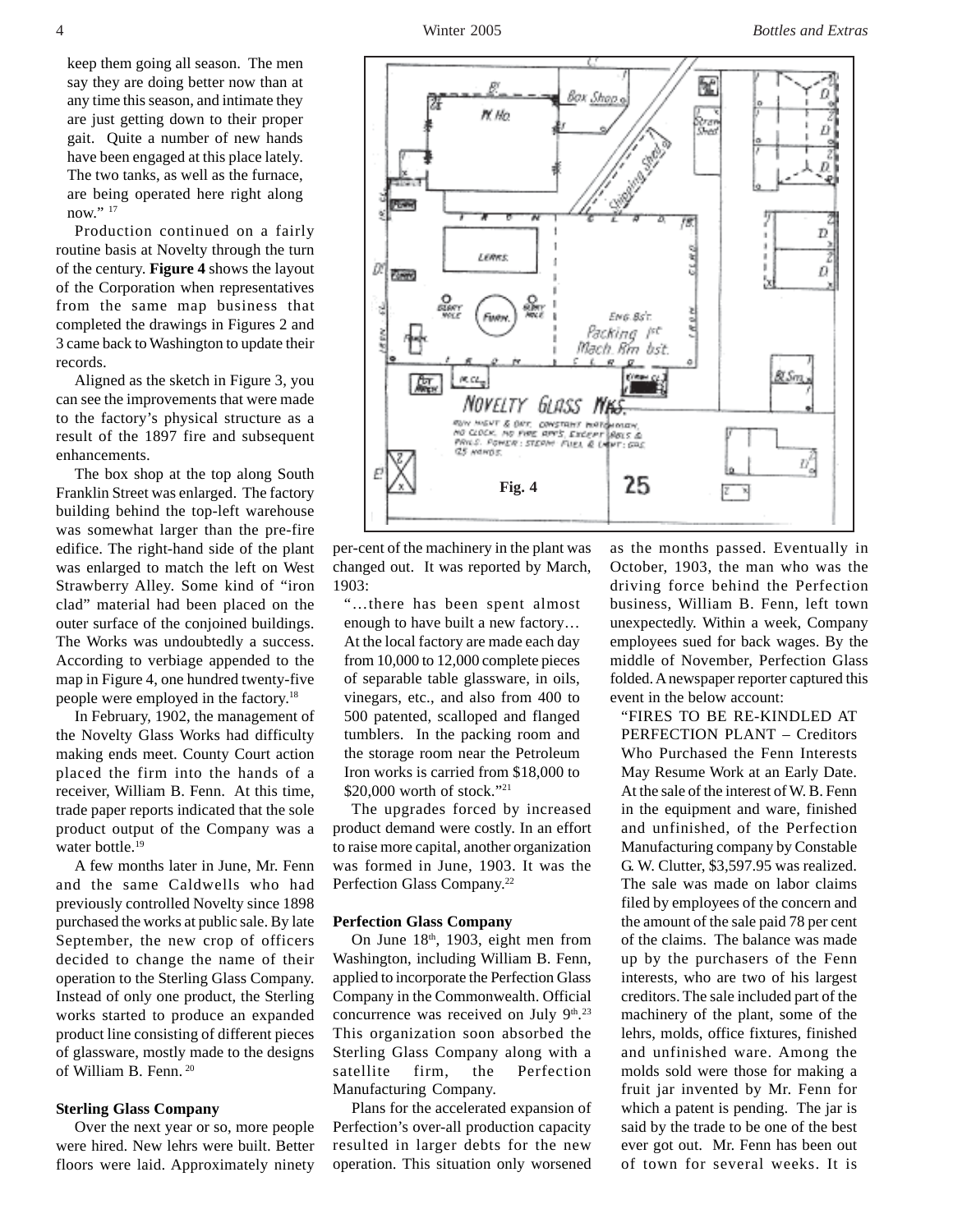understood that the plant will be started in full in a few weeks under control of the persons who made the purchase.

The new owners, the Caldwell family members of the former Sterling Glass Company, revamped the firm's charter. Next, they reopened the plant briefly in early December on the same pieces of land between West Strawberry Alley, South Franklin and West Maiden Streets. Full production resumed the first week of January, 1904 24

The Sanborn firm once again returned to Washington in July, 1904, to revalidate their maps. **Figure 5** shows some of the improvements made to the plant when it was under Sterling management.

In addition to the structural and equipment upgrades, power for the factory was changed from steam to gas. A night watchman was employed at the works, so only day turns were scheduled at this time.<sup>25</sup>

Under Caldwell supervision, the Perfection Glass Company moved away from the Fenn-inspired line-of-ware to one modeled from it. Along with this product, an all-glass packer and fruit jar was made.<sup>26</sup> The popularity of the later item caused another refitting of the plant to take place between August, 1904 and March, 1905. During this period, at least the SIMPLEX in a diamond-embossed, packer jar and closure making continued at the Republic Glass Manufacturing Company's facility in Moosic, Pennsylvania.<sup>27</sup>

Change once more came to Perfection in November, 1905. A new plant manager was hired. With him came another vision from Company officers. The Caldwell owners now wanted to make a line of tableware in addition to their all-glass packer and fruit jars. Capacity at the works was limited. In order to accomplish this objective, the production of the packer container along with the cover for it and the fruit jar were probably shifted to the Hazel-Atlas Glass Company in early 1906.28

As far as I can determine, the owners of the Perfection Glass Company were never able to achieve the tableware part of their objective. Come August, 1906, repairs to the factory were in order. There was no indication the plant ever reopened for business. Even though the 1907 *Glass Factory Directory* and *Thomas' Register of American Manufacturers* listed Perfection Glass as an active firm, I think these entries were based on old information. This was undoubtedly valid when it was submitted but became inaccurate when other events overtook it.

In my opinion, two more reliable and up-todate sources were the 1907 *Directory* for Washington and the Borough newspaper. The first carried no entry for this concern. Additionally, the second didn't mention Perfection as a business

that paid wages in the Borough during 1906.29 With no other credible data to work with, it seems to me Perfection Glass went out of business in late 1906.

By the time Sanborn surveyors came back to Washington in 1909, the Perfection Glass Company was a piece of history. The **Figure 6** drawing aptly shows this fact.

As you can see, the Hazel-Atlas Glass Company occupied the cooper shop. Since the adjoining office or warehouse contained paper, boxes and jars, it is presumed Hazel-Atlas was either using that building for storage or owned it outright. Gone from the Figure 6 drawing is any trace of a glass-making plant. In fact, it appears the building that housed that facility was torn down.30

#### **H-A and Perfection**

Did officers from the Hazel-Atlas Glass Company buy the Perfection Glass

Company and incorporate its plant, situated between the now familiar "two corners in time," into their production capability?"

The 1934 reprint of the 1904 *Glass Trade Directory* suggested this was what happened. The entry which caused this thought is quoted below.

"Perfection Glass Co., Washington. C. S. Caldwell, president; B. F. Roberts, secretary; George L. Caldwell, treasurer. General



tableware, novelties and insulators. 1 furnace, 4 day tanks. (Later part of Hazel-Atlas Glass Co.)"31

In my opinion, the factualness of the last statement, the one in parenthesis, is debatable for several reasons.

In the first place, the *Glass Trade Directories* for 1904, 1905, 1906 and 1907 carried a separate entry for the Perfection Glass Company.<sup>32</sup> This shouldn't have happened if Perfection was a part of the Hazel-Atlas conglomerate.

Next, the *Washington Directories* for 1907-08, 1909-1910, 1911, and 1912- 1913 didn't have a listing for the Perfection Glass Company. At the same time, the records in these documents for the Hazel-Atlas Glass Company didn't show a plant listed under the Perfection name or located within the "two corners of time" as one of their three production sites in the Borough.<sup>33</sup> To me these facts show that in late 1906, Hazel-Atlas didn't

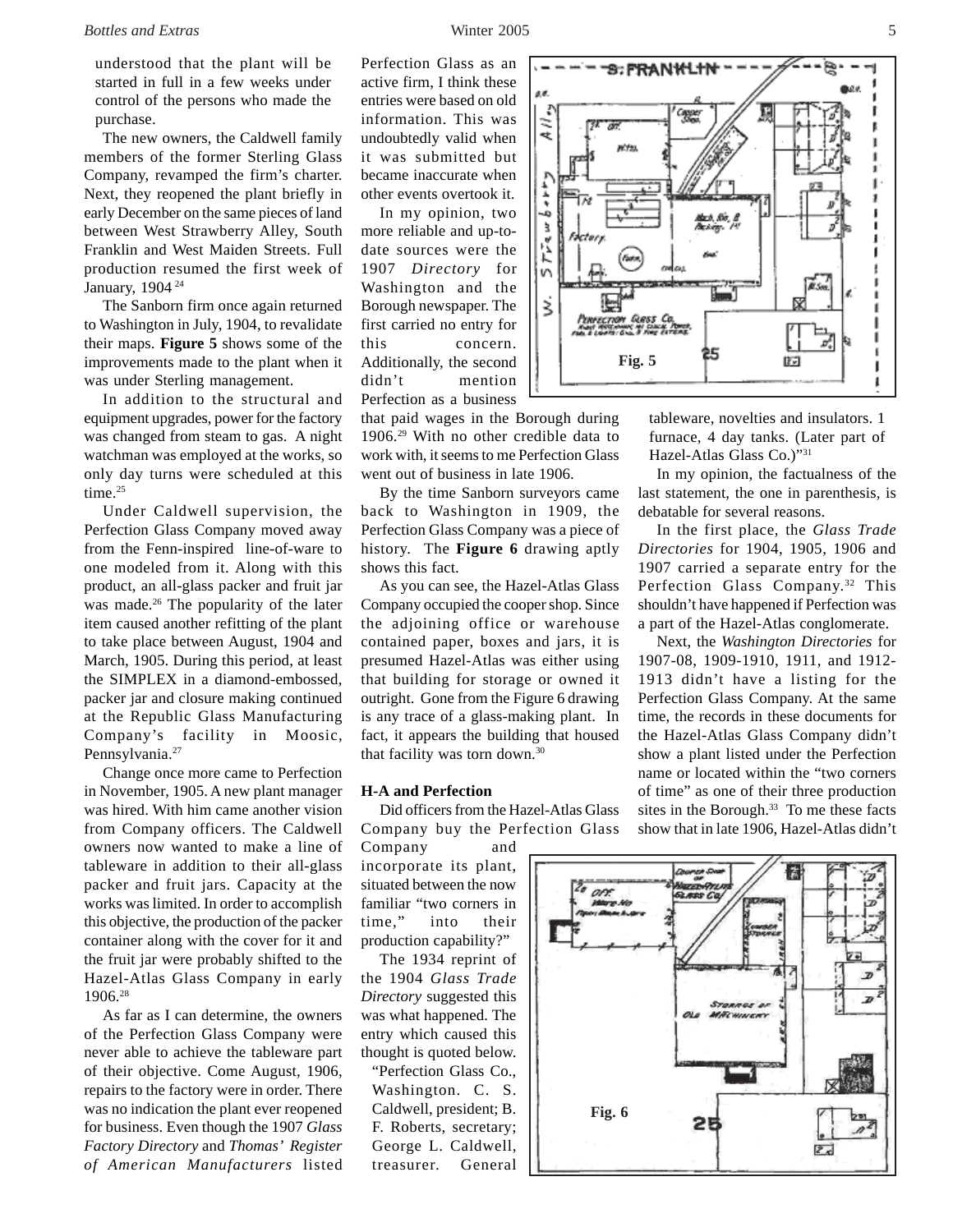own the Perfection Glass plant.

And finally, the annual review of industries in Washington for 1907 didn't list the Perfection Glass Company. Also, its works wasn't one of the three Hazel-Atlas production sites in the municipality.<sup>34</sup>

The three elements of evidence I've provided seems to substantiate my claim that neither Perfection Glass nor its factory was ever a part of the Hazel-Atlas Glass Company.

Since 1893, a glass works had been located between the corners of West Strawberry Alley, South Franklin and West Maiden Streets in Washington, Pennsylvania. The last one, Perfection Glass, went out of business before 1907. As the final survey will show, no other company relocated to this spot in the intervening years.

The **Figure 7** sketch was done in December 1914. It has no trace of Hazel-Atlas' involvement, or interest from any other manufacturing concern, to occupy this piece of real estate. The wording on the depiction alludes to the buildings falling into disrepair from long term neglect.35 It was at least seven years, and perhaps longer, since any glass company did business at this location.

#### **Overview**

As we've witnessed, glass-making firms occupied the land between the "two corners in time" for about thirteen years. In that period, they competed against several other larger, more nationallyrecognized, local, glass-manufacturers for a piece of the product market about a century ago. While using Sanborn sketches as the main anchor for my story, other sources were employed to fill-in the history of those companies doing business inside the intersections of West Strawberry Alley/Avenue, South Franklin and West Maiden Streets in the Borough of Washington.

If you have any questions about the four concerns or care to share evidence about them, please contact me.

Barry L. Bernas 239 Ridge Avenue Gettysburg, PA 17325

### **References**

<sup>1</sup>*History of Washington County From Its First Settlement to the Present Time, First Under Virginia as Yohogania, Ohio, or Augusta County Until 1871, and*

腱 No Port ÖΟ Coores 788882 Serces J Ŕ 03180000000 网络红叶 g s, **Fig. 7**

*Subsequently Under Pennsylvania*, Alfred Creigh, LL.D., B. Singerly, Printer, Harrisburg, Pa., 1871, pgs. 353-354 and *The Washington Reporter, Sesquicentennial Edition*, August 15, 1958, Section II, pg. 1 and Section VI, pg. 27. This company wasn't the first to make Conestoga wagons in Washington, Pennsylvania. Alpheus Murphy and John Morrow had a well-known wagon making businesses in the Borough from 1820 until the middle of the 1850s. However, S.B. Hayes and Company and its successor S. B. & C. Hayes became the largest concern there to make these sturdy wagons.

<sup>2</sup> *The Washington Reporter, Sesquicentenial Edition*, August 15, 1958, Section III, pg. 57. This was an 1870 sketch.

3 *Sanborn-Perris Map Company*, 117 Broadway, New York, NY, November 1891. In order of establishment, the other five glass-manufacturing concerns were: the Hazel Glass Company; the Washington Glass Company; the Jefferson Glass Company; the Crescent Glass Company; and George Duncan's Sons & Company (later Duncan and Miller Glass Company).

4 www.familysearch.org, United States Census 1880 and *Commoner and Glassworker*, February 10, 1906.

5 *Blowpipes Northwest Ohio Glassmaking in the Gas Boom of the 1880s*, Jack K. Paquette, Xlibris Corporation, 2002, pgs. 184 and 187.

6 *Commoner and Glassworker*, March 15, 1890.

7 *Commoner and Glassworker*, April 6, 1892.

8 *The Washington Reporter*, March 25, 1893.

9 *The Washington Observer*, May 3, 1893 and January 1, 1894 and Washington County Recorder of Deeds, Deed Book 183, pgs 211-212.

10 *The Washington Observer*, April 2nd, 1894 and November 19, 1894 and *The Washington Reporter*, November 17, 1894 and December 18, 1894.

 $11$  The firm was listed as either the Novelty Glass Company or Novelty Glass Works, depending on the reference. It wasn't until after it was incorporated that the name consistently became the Novelty Glass Works.

12 *The Washington Daily Reporter*, May 9, 1895 and August 31, 1895.

13 *Sanborn-Perris Map Company, Limited*, 115 Broadway St., New York, NY, June 1896.

14 *The Washington Daily Reporter*, June 1, 1897.

15 *National Glass Budget*, June 5, 1897 and June 19, 1897; *China, Glass and Lamps*, June 23, 1897, July 14, 1897, August 11, 1897 and September 22, 1897; *The Washington Daily Reporter*, July 8, 1897 and September 28, 1897; and *Commoner and Glassworker*, August 7, 1897 and August 28, 1897.

<sup>16</sup> Washington County Corporation Book,